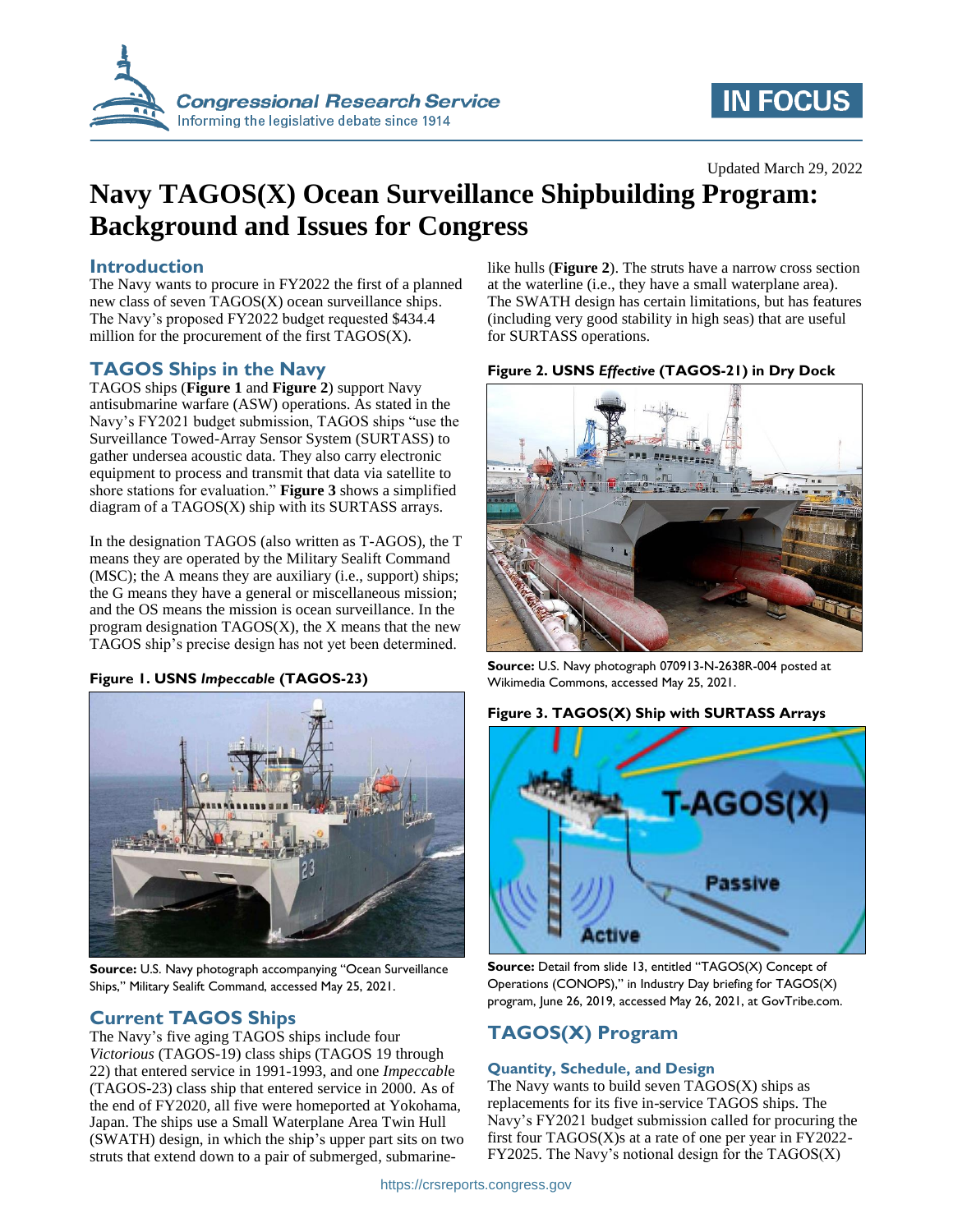(**[Figure 4](#page-1-0)**) employs a SWATH design that would be larger and faster than the in-service TAGOS ships (see **[Table 1](#page-1-1)**).

### <span id="page-1-0"></span>**Figure 4. Notional Navy Design for TAGOS(X)**



**Source:** Artist's rendering accompanying press released entitled "Halter Marine Secures Contract for Industrial Studies for T-AGOS Program," Halter Marine, July 20, 2020.

#### <span id="page-1-1"></span>**Table 1. TAGOS Ship Designs**

|                | TAGOS-<br>19 | <b>TAGOS-</b><br>23 | TAGOS(X)<br>(notional) |
|----------------|--------------|---------------------|------------------------|
| Length         | 235 feet     | 281 feet            | 356 feet               |
| Maximum speed  | 10 knots     | 12 knots            | 20 knots               |
| Displacement   | 3,384 tons   | 5.330 tons          | 8.500 tons             |
| Accommodations | ~48          | 54                  | 68                     |

**Sources:** "Ocean Surveillance Ships - T-AGOS," U.S. Navy, and "Ocean Surveillance Ships," Military Sealift Command, accessed May 26, 2021, and slide 22, entitled "T-AGOS Class Comparison," slide 22 from Industry Day briefing for TAGOS(X) program, June 26, 2019, accessed May 26, 2021, at GovTribe.com.

The Navy's desire to replace the five in-service TAGOS ships with seven larger and faster TAGOS(X)s can be viewed as a response by the Navy to the submarine modernization efforts of countries such as China and Russia. For more on China's submarine modernization effort, see CRS Report RL33153, *China Naval Modernization: Implications for U.S. Navy Capabilities— Background and Issues for Congress*, by Ronald O'Rourke.

### **Procurement Cost**

The Navy estimates that TAGOS(X) ships will cost about \$400 million each to procure. The Navy's FY2021 budget projected procurement funding for the TAGOS(X) program for FY2022-FY2025 in the Navy's shipbuilding account (the Shipbuilding and Conversion, Navy, or SCN, appropriation account) in annual amounts of \$437.1 million, \$427.9 million, \$418.7 million, and \$399.4 million.

### **Research and Development Funding**

Research and development work on the TAGOS(X) program is funded through Project 3261 (TAGOS Design and Total Ship Integration) within Program Element (PE) 0204313N (Ship-Towed Array Surveillance Systems), which is line 211 in the Navy's FY2022 research and development account.

#### **Acquisition Strategy**

The Navy wants to use a single shipbuilder to build all seven  $TAGOS(X)$ s. The Navy intends to competitively award in FY2022 a firm fixed-price contract for the detailed design and construction (DD&C) of the lead ship, with options for building up to six additional ships.

In January 2020, the Navy released a request for proposals (RFP) for contracts to perform initial industry studies for the program. On July 2, 2020, the Navy awarded four contracts for these studies to BMT Designers and Planners of Arlington, VA (with a contract value \$2.37 million); Bollinger Shipyards of Lockport, LA (\$2.78 million); Thoma-Sea Marine Constructors of Houma, LA (\$2.26 million); and VT Halter Marine of Pascagoula, MS (\$2.17 million).

The Navy used the industry studies to inform its understanding of TAGOS(X) design-cost tradeoffs in support of the RFP for the DD&C contract. The Navy posted the RFP for the DD&C contract on November 19, 2021, and amended it on December 21, 2021. Responses to the RFP are due by April 19, 2022.

### **Issues for Congress**

Potential issues for  $\overline{Congress}$  for the TAGOS $(X)$  program include the following:

- whether the Navy has accurately identified the required number and capabilities (and resulting size and cost) of TAGOS(X) ships needed to perform future missions;
- whether the Navy's estimated procurement cost for TAGOS(X)s is accurate; and
- $\bullet$  the impact of the TAGOS(X) program on U.S. shipyards and associated supplier firms.

# **FY2022 Procurement Funding**

The Navy's proposed FY2022 budget requested \$434.4 million for the procurement of the first TAGOS(X). The FY2022 DOD Appropriations Act (Division C of H.R. 2471/P.L. 117-103 of March 15, 2022), the Consolidated Appropriations Act, 2022, approves this request. Section 8104 of the act states (emphasis added): "None of the funds provided in this Act for requirements development, performance specification development, concept design and development, ship configuration development, systems engineering, naval architecture, marine engineering, operations research analysis, industry studies, preliminary design, development of the Detailed Design and Construction Request for Proposals solicitation package, or related activities for the T–ARC(X) Cable Laying and Repair Ship or the **T–AGOS(X) Oceanographic Surveillance Ship** may be used to award a new contract for such activities unless these contracts include specifications that all auxiliary equipment, including pumps and propulsion shafts, are manufactured in the United States."

**Ronald O'Rourke**, Specialist in Naval Affairs